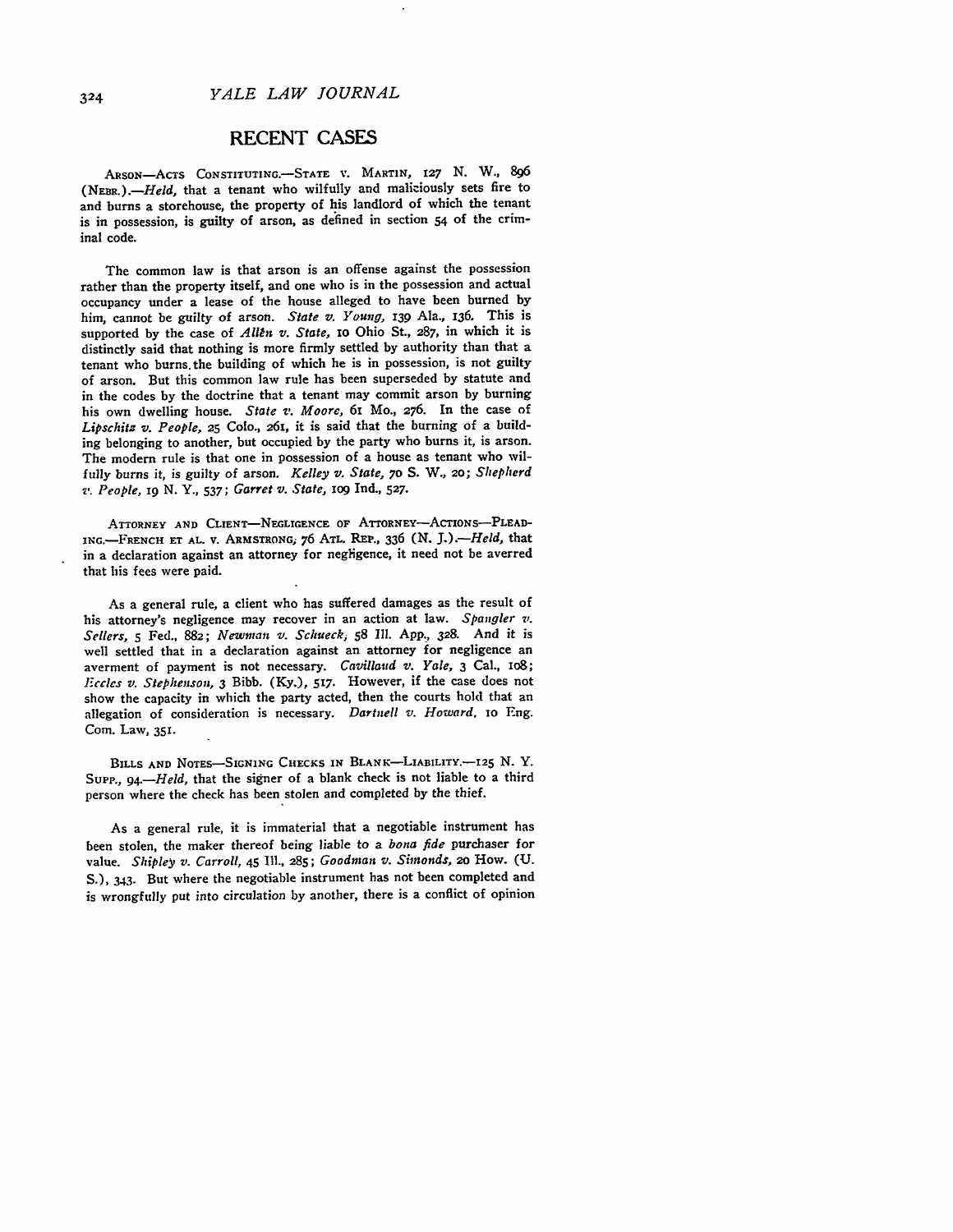as to the maker's liability. Many states hold, with the principal case, that *a bona fide* holder cannot recover thereon. *Knoxville Nat. Bank v. Clark,* 51 Iowa, 264; *Greenfield Say. Bank v. Stowell,* **123** Mass., 196. On the other hand, a long line of decisions holds the maker liable under such circumstances. *Joseph v. National Bank,* **17** Kansas, **256;** *Garrard v. Haddam,* **67** Pa. St., **82.** On this point the Supreme Court has held there could be no recovery: *Ward v. Steele,* **6** Wall. **(U. S.), 8o.** Where the mere signature is stolen, the general rule is that the signer is not liable to an innocent purchaser. *Nance v. Lary, 5* Ala., **370.** So that where a person writes his name on a piece, of paper for identification purposes, and another, without authority, writes a promissory note over the signature, an innocent holder for value cannot recover. *Caulkins v. Whisler,* 29 Iowa, 495. But in any case, it is well settled that where a note or check in blank or imperfect in form is delivered and accepted, it operates as authority to the legal holder to **fill** in the blanks. *Moiese v. Knapp,* **3o** Ga., 942.

CORPORATIONS-RESPONSIBILITY FOR ACTS OF AGENTS.-ST. LOUIS, I. M. & S. Ry. Co. v. FRISBY, 129 S. W., 291 (ARK.).-*Held*, that where a corporation is forbidden by law to do a certain thing, the acts of all the agents that contributed to the thing done will be considered as the acts of the corporation.

It is a well-known principle that corporations, from their very nature, can only act through the intervention of agents. Potter on Corporations, Sect. **125.** And so, although *ultra vires,* a corporation is charged with the same responsibility **as** a natural person for the torts of its agents. *Denver, etc., R. Co. v. Harris,* **122 U .S., 597.** Furthermore, even though the particular act was wilful and not directly authorized, if within the general scope of the agency the corporation will be liable. *Pennsylvania* Co. v. *Weddle*, 100 Ind., 138. Also for any public offense which it can commit in its corporate character, a corporation may be indicted the same as a natural person. *Thompson on Corporations*, Vol. 7, Sect. 8398; Com*monwealth v. Pulaski -Co..* **13 Ky.** L. R., 468. However, when a statute forbids an act to be done. providing a penalty for the guilty corporation, and makes the agent liable criminally, the corporation cannot **be** held liable as an accessory before the fact to the act **of** the agent. *State v. Railway,* **145 N. C.,** 495. In the case of railroads the whole power and authority of the corporation *pro hac vice* is vested in conductors (in their relation to passengers) and as to passengers on board the cars the conductors are to be considered the corporation itself. *Bass v. Railroad Co.,* **36** Wis.. 463; *Randolph v' Railroad Co.,* 18 Mo. **App., 6o9.**

COURTS-JURISDICTION-TORTS COMMITTED IN OTHER STATES.-LOUIS-**VILLE** & **N.** R. **Co.** v. MCCASKELL, **53** So., **348** *(Miss.).-Held,* the rule that the criminal and penal laws of one state will not be enforced **by** the courts of another state, because such laws have no extraterritorial effect. applies only where the purpose is to punish an offense against the public justice, and does not apply where the purpose is to afford a private remedy to one injured **by** a wrongful act; and hence punitive damages may be awarded **by** the courts of one state for a wrong done in another state.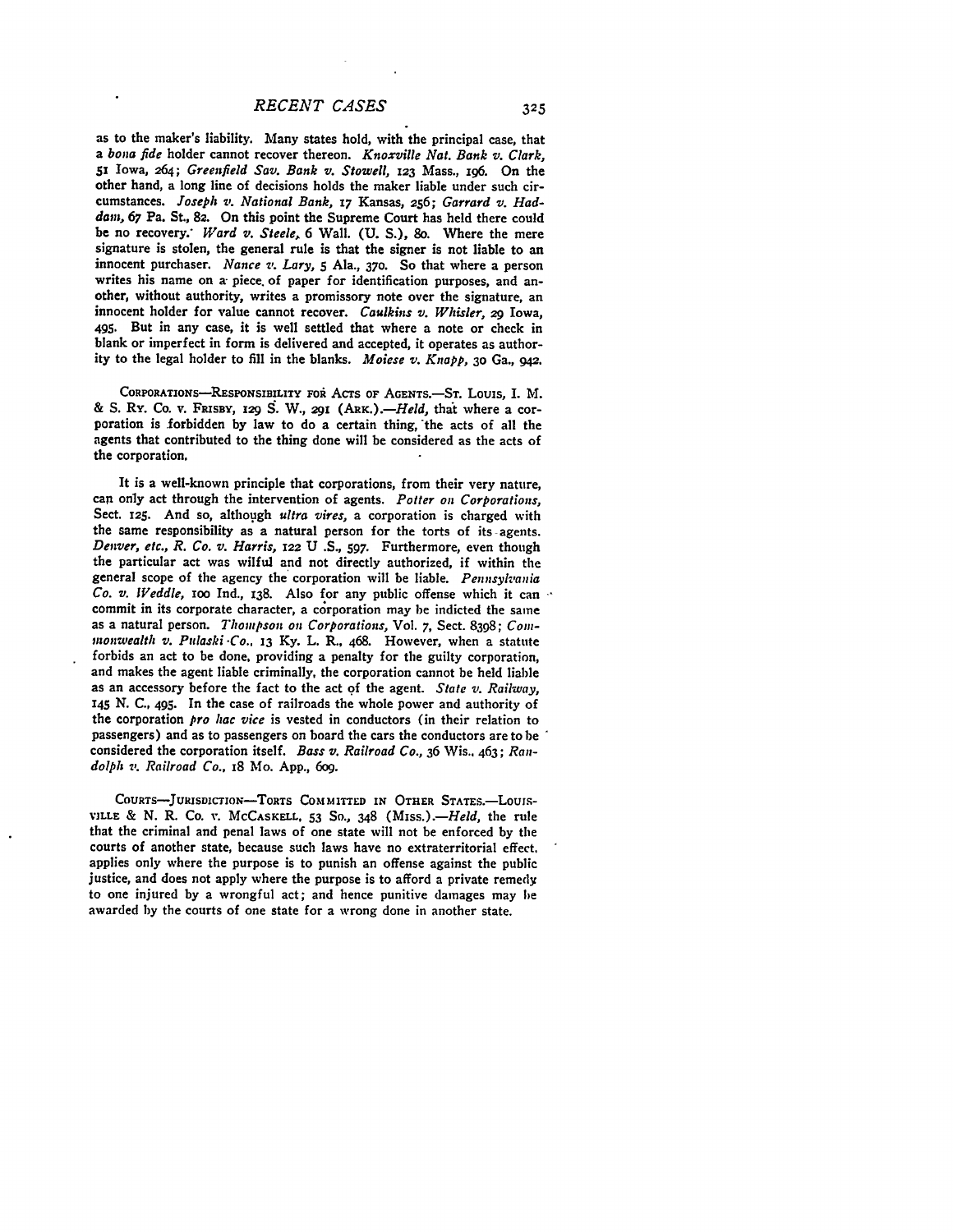Penal laws have been defined as being those imposing punishment for an offense committed against the state and which the executive of the state has the power to pardon. *American, etc., Co. v. Ellis,* **156** Ind., *212; Hutchinson v. Young, 8o* App. Div. **(N.** Y.), 246. This seems to be the definition accepted by the principal case, but the definition seems too restricted. For if is held by many courts that all statutes imposing a penalty, pecuniary or otherwise, as a punishment, are penal in their nature, whether enforced by civil or criminal procedure. *Woolverton v. Taylor,* 132 I1., 197; *Hall v. Norfolk & W. R. Co.,* 44 W. Va., 36; *United States v. Chouteau,* **1O2 U.** S., 6o3. Moreover, the penal laws of a state are strictly local in their character and effect, and are not enforcible beyond the jurisdiction of the state. *Peterson v. Walsh,* I Daly (N. Y.), **x82;** *Commonwealth v. Green,* 17 Mass., 515. The same is true among nations. *The Antelope,* io Wheat., 66. And this principle applies when an action is brought in one state to recover under the laws of another state which provide for increased damages, such damages being considered a penalty. *Langdon v. Railroad Co.,* **58** Hun. (N. Y.), 122; *Taylor, Farr & Co. v. Telegraph Co.,* **95** Ia., 74o; *Bettys v. Railroad Co.,* 37 Wis., **323.** Although a modification has been made to this rule, the recovery of a penalty having been allowed in one state for a cause of action arising under a statute of a foreign state, where similar statutes existed in the two states. *Boyce v. Vabash Railway Co., 63* Ia., **70.**

CRIMINAL **LAW-JUDICIAL** NOTIcE-FAcTs **oF CoMmoN KNOWLEDGE.- FLANDERS** V. COMMONWEALTH, **130 S.** W., *8o.-Held,* that where accused is charged with selling a decoction having the ingredients of intoxicants in violation of a statute, the court takes judicial notice of the fact that common beer is a malt liquor.

There is a great conflict of opinion on this point. Many of the states hold that judicial notice will be taken of the fact that common beer is intoxicating. *Pedigo v. Com.,* 24 **Ky.** Law Rep., io2g; *State v. Effinger, 44* Mo. App., 81; *State v. Morehead,* **32** R. I., *272.* The courts are almost evenly divided on the matter, however, and it is held in many jurisdictions that such a question is a matter of evidence. *State v. Sioux Falls Brewing Co.,* **5 S. D.,** 39; *Klare v. State,* 43 Ind., 483; *Blatz v. Rohrbach,* **1i6 N.** *Y.,* 450. Other intoxicants that may be judicially noticed are whiskey. *Frciberg v. State, 94* Ala., 91. Brandy, *State v. Wadsworth, 30* Conn., **55.** Gin, *Corn. v. Peckham,* **68** Mass., 514. Ale, *Johnston v. State,* **23** Ohio St., **556.** Wine, *State v. Parker, 8o* N. **C.,** 439. Alcohol, *Snider v. State,* 81 Ga., 753. But it has been held that evidence is necessary to prove that cider is intoxicating. *Hewitt v. People,* **87** IIl. **App.,** 367. And evidence is necessary regarding rice beer. *Bell v. State,* 91 Ga., *227.*

ELECTIONS-BALLOTS-VOTER'S INTENT.-DURGIN **V. CURRAN,** 77 *ATL., 689 (ME.).-Held,* that in passing on the validity of a ballot not marked according to law, a court cannot consider the voter's intention as manifested by the marking.

Provisions of the election law which are not essential to a fair election are held to be formal and directing only, unless declared to be man-

326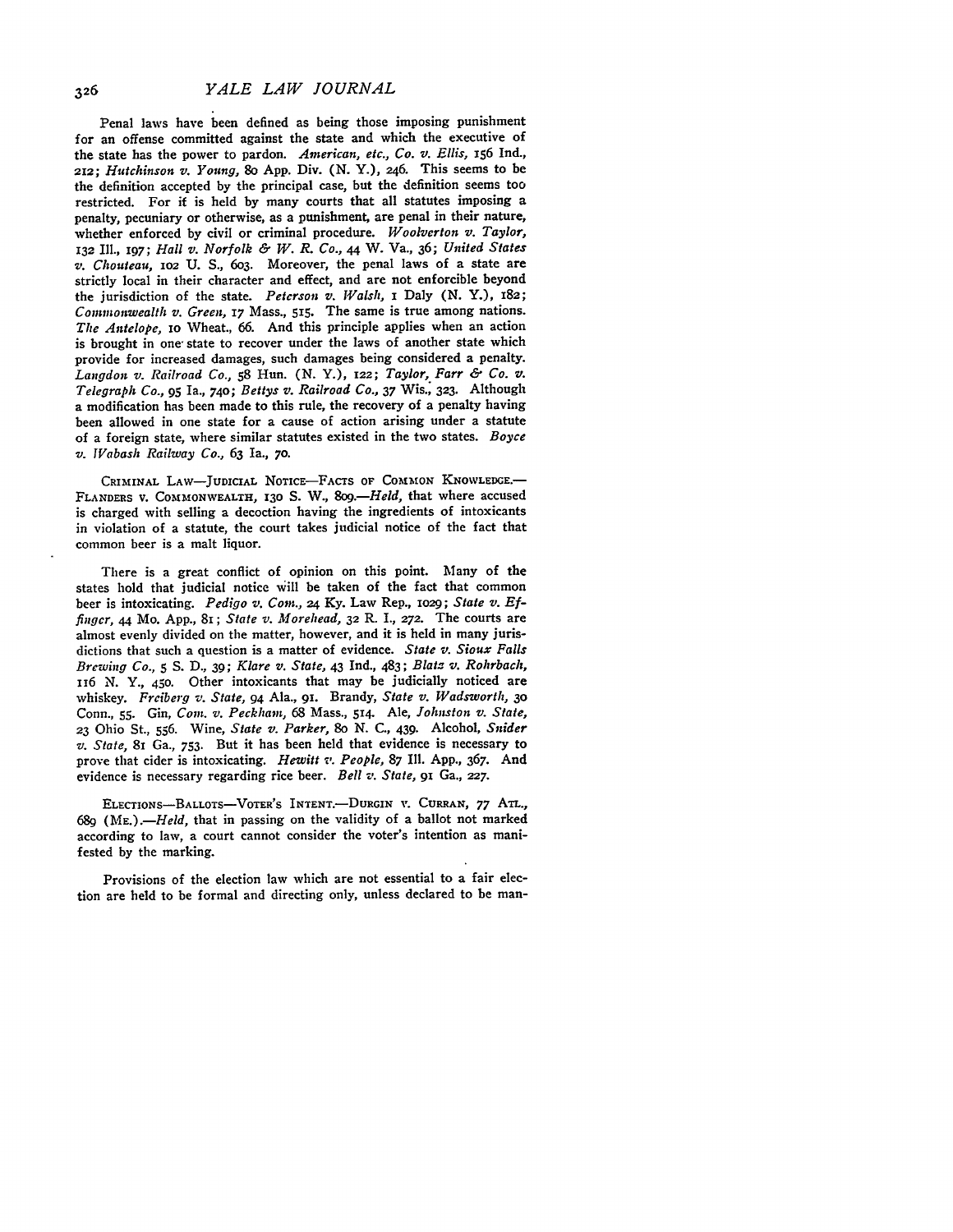datory by the law itself. *State v. Van Camp*, 36 Nebr., 91; *De Berry v. Nicholson*, 102 N. C., 465. And so, in general, the courts hold statutes regarding the marking of ballots directory only, and construe them liberal Orr, 158 Ill., 609; State v. Elwood, 12 Wis., 551. For instance, a Latin or a Greek cross may be used under a statute requiring ballots to be marked with "a cross--for example an  $(X)$ ." Coulehan v. White, 95 Md., 703. But v. Manister, 117 Mich., 125. A statute specifying that black ink be used<br>is sufficiently complied with by using a pencil or ink of any color. Hous-<br>ton v. Steele, 98 Ky., 596; Contra, People v. Bourke, 30 Misc. (N. Y.), 4 Furthermore, according to some authorities, a ballot marked at the wrong<br>side of the candidate's name should be counted. Mauck v. Brown, 59<br>Nebr., 382; State v. Fawcett, 17 Wash., 188. Contra, Curran v. Clayton,<br>86 Me., 42

EMINENT DOMAIN-DAMAGES-TIME OF ASSESSMENT-ENHANCEMENT OF VALUE BY IMPROVEMENT.—UNITED STATES V. CERTAIN, LANDS IN TOWN OF NARRAGANSETT, 180 FED., 260.—Held, that where the government, before instituting condemnation proceedings by the filing of a petition, had practically completed the end of a breakwater adjoining claimant's property, thus creating, under the shelter of the breakwater, a wharf site, which was War, which could not reasonably be expected in view of the location of the government improvements.

In *May v. City of Boston*, 158 Mass., 21, a case directly in point, it is<br>said, "Where damages for land taken under a statute for the purposes of<br>a public park are to be estimated, as in cases of laying out, altering or<br> said that damages for lands appropriated for a highway accrue at the date<br>of the taking without regard to the time when the road is actually opened.<br>This may be taken as the general rule. Bauman v. Ross, 167 U. S., 548;<br>B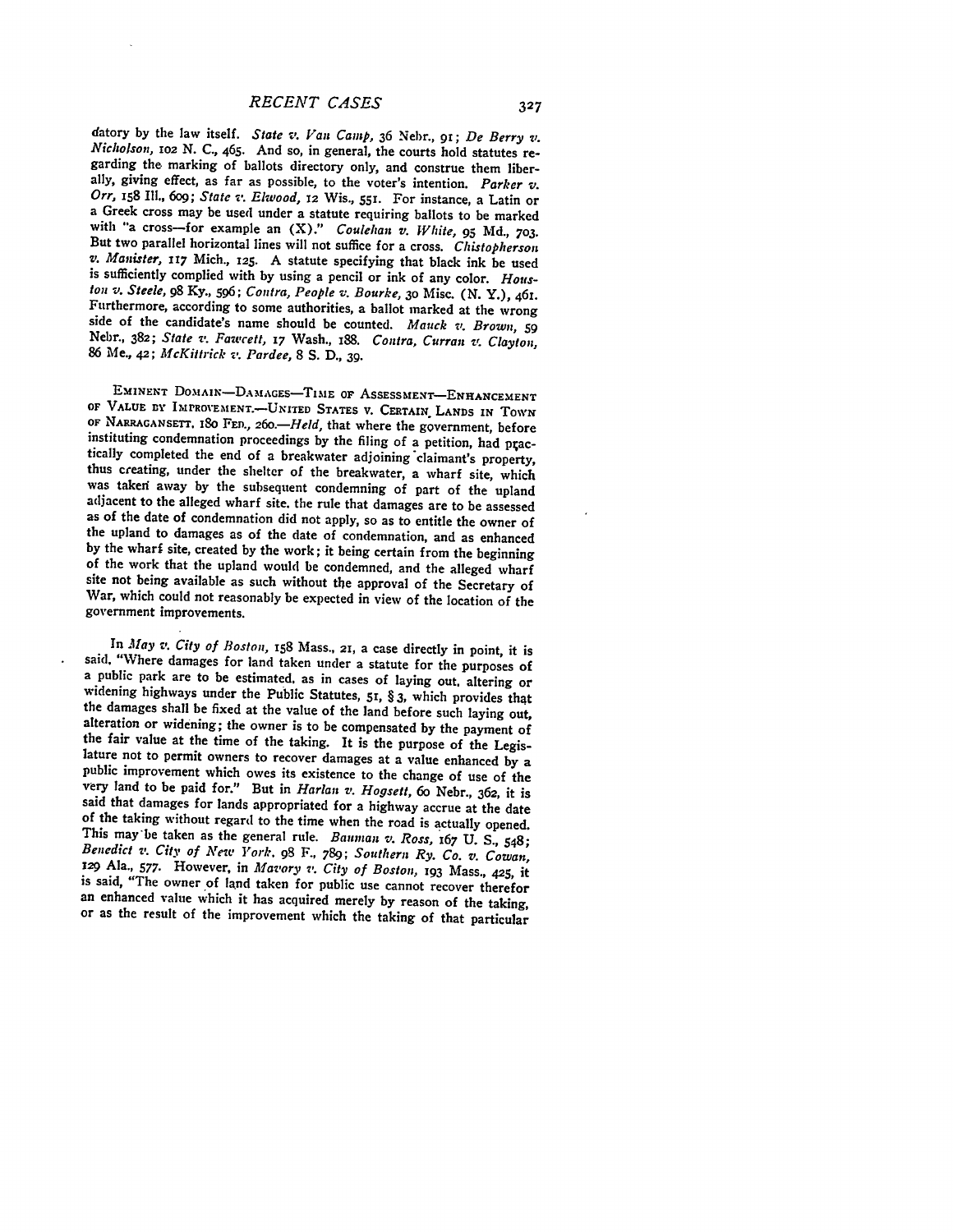land for the specific purposes for which it is taken contemplates; for in the very nature of things its appropriation is a condition precedent to the existence of the improvement, and it cannot share in the effect of the change to create which it must be used."

HOMICIDE-EvIDENCE-CONDUCT **OF** AccUSED.-STATE v. LEO, **77** AmL., **523** (N. *J.).-Held,* that evidence that accused, in a prosecution for killing his wife, at the time of her funeral looked on her dead body, touched and kissed it, was inadmissible to show the existence of love for her during life.

Upon a trial for murder, the prevalent rule is that evidence tending to show the accused's feelings toward the person killed is admissible, to show a motive for the crime. *People v. Kern,* 6i Cal., 244. So on the prosecution of a man for the murder of his wife, it is proper to show the character of the relations between them. *Siberry v. State,* **39** N. **E.** (Ind.), 936. This may be done by showing the pendency of a divorce action, Binns *v. State,* **<sup>57</sup>**Ind., 46, or by proof of the adultery of accused and another, *St. Louis v. State,* 8 Nebr., 4o5. **By** analogy to the rule of a declaration against interest, the conduct of accused and another female on the day of the burial may be shown. *State v. Hinkle,* 6 Clarke (Ia.), 38o. Also, that on the day after the homicide, defendant shed no tears, and was indifferent. *Greenfield* v. *People,* **85** N. Y., *75; sentble, People v. Benis, 51* Mich., **422.** But it has been held that statements. made by accused to third persons after the homicide are not admissible as evidence in his own behalf. *State v. Talbert,* **41 S.** C., **526.** However, statements in his own interest, and by analogy, his conduct, three or four minutes after he had shot deceased, are admissible, as part of the *res gestae. Harrison v. State,* **2o** Tex. App., 387.

**INDEMNITY-CONTRACT-WHAT CONSTITUTES.-ILLIARD** v. **NEWBERRY ET AL., 68 S. E., 1o56 (N.** *C.).-Held,* that a bond to indemnify plaintiff against any damage **he** may suffer **by** reason of a mortgage on land, which was also a promise to pay a certain sum **by** a certain date, was not strictly a contract of indemnity.

Indemnity may be defined as the obligation or duty resting on one person to make good any loss or damage another has incurred while acting at his request or in his behalf; *Vandiver v. Pollak,* lO7 Ala., 547, and differs from contracts to pay a certain sum of money or to do a certain act in that, the case of a bond or contract conditioned to indemnify damage must be shown before the party indemnified is entitled to recover, whereas, a cause of action accrues on a bond or contract to do a certain act as soon as there is a default in performance, whether the obligee or promisee has suffered damage or not. *Northern Assurance Co. v. Borgelt,* **67** Nebr., **282;** *Henderson-Achart Lith. Co. v. Shillito,* 64 Ohio St, **236.** It **is** undoubtedly true, as a general proposition, that in order to **re**cover upon a bond or agreement to indemnify and save harmless, actu damage must be proved and shown. *Churchill v. Hunt,* **3** Denio **(N.** Y.)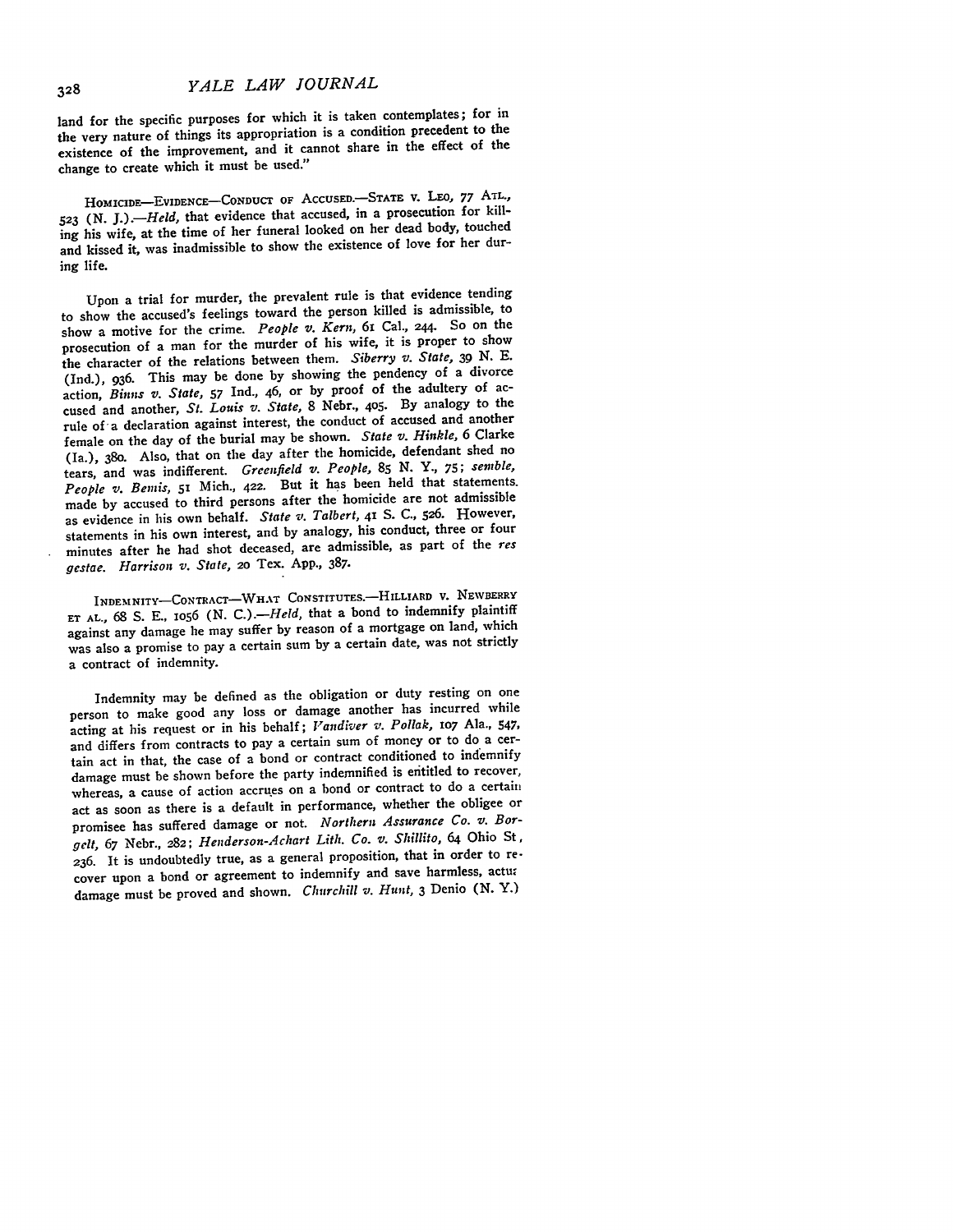*321; Aberdeen v.* Blackinar, 6 Hill **(N. Y.), 324.** A distinction, however, of mere indemnity against damage by reason of the non-performance of the thing specified. *Gilbert v. Wiman,* **i** Const. (N. Y.), **55o.** It was held in *In the matter of Isaac Negus,* 7 Wend. (N. Y.), 499, that where a bond is given intended as a bond of indemnity, but containing an express cove- nant that the obligee will pay a certain sum of money at a certain time, an action lies for the breach, although it is not shown that he has been damnified, unless from the whole instrument it manifestly appears that the sole object was a covenant of indemnity. The principle established in the decision, where it has been held that if a bond be conditioned for the payment of money at a certain day, though really given by way of indemnity, and that fact appearing on the face of it, is that the debt accrues from the day mentioned in the condition, and does not await the damnification. *Port v. Jackson,* **17** Johnson (N. Y.), **239.**

**INJUNCTION-STRIKES-UNLAWFUL** AcTs.-SCHWARCZ V. **INTERNATION-AL LADIES'** GARMENT **WORKERS' UNION ET AL.,** *I24* **N.** Y. SupP., *968.-Held,* that a strike ordered to drive non-union employees out of a trade unless they join the union is unlawful, and will afford ground for injunction.

Whether a strike will afford ground for injunction depends on the legality of its immediate purpose. *Miller v. U. S. Printing Co., gi* **N.** *Y.* Supp., 185. In general, workmen have a right to combine for their own protection, and a lawfully conducted strike to enforce reasonable demands will not be enjoined. *Queen Insurance Co. v. State,* 86 Texas, 25o. This includes the right to strike on employers' refusal to discharge non-union workmen. *Jersey City Printing Co. v. Cassidy,* **63 N. J. Eq.,** *759; National Protective Assn,. v. Cumming, I70* **N.** *Y.,* **315.** If the immediate purpose is unlawful, however, an injunction will issue to restrain all unlawful acts and orders. *Curran v. Galen, 152* N. *Y.,* **33.** Any interference by a combination with the right of the employer to have laborers flow freely to him comes within this purpose. Purvis *v. Local No. 50 United Brotherhood of Carpenters and Joiners,* **2r4** Pa., 348. As does also an attempt to particular union. *Erdman v*. *Mitchell*, 207 Pa., 79. Or an edict to employers that they will not be permitted to run their plant with non-union workmen. *Otis Steel Co. z: Labor Ufiion, rio* Fed., **698;** *Franklin Union No. 4 v. People, 220* **Ill., 355.** Or the use of force, threats, or intimidation by former employees to cause other employees to leave the service of em- ployers. *Knusdeu v. Beun et al.,* **123** Fed., 636. But the use of enticement aid persuasion without force, threats, or intimidation will not afford ground for injunction. *Butterick Pub. Co. v. Typographical Union. IOO* **N.** Y. Supp., **292.**

**INSURANCE-ESTOPPEL TO AVOID POLICY-FAILURE TO RESCIND.**-STATE LiFr **INS. Co. V. JONES, 92 N. E., 879** *(IND.).-Held,* that to successfully defend suit **by** the beneficiary of a life insurance policy upon grounds of false representations of the application and broken warranties, an insurance company must show that the contract has been rescinded and the premiums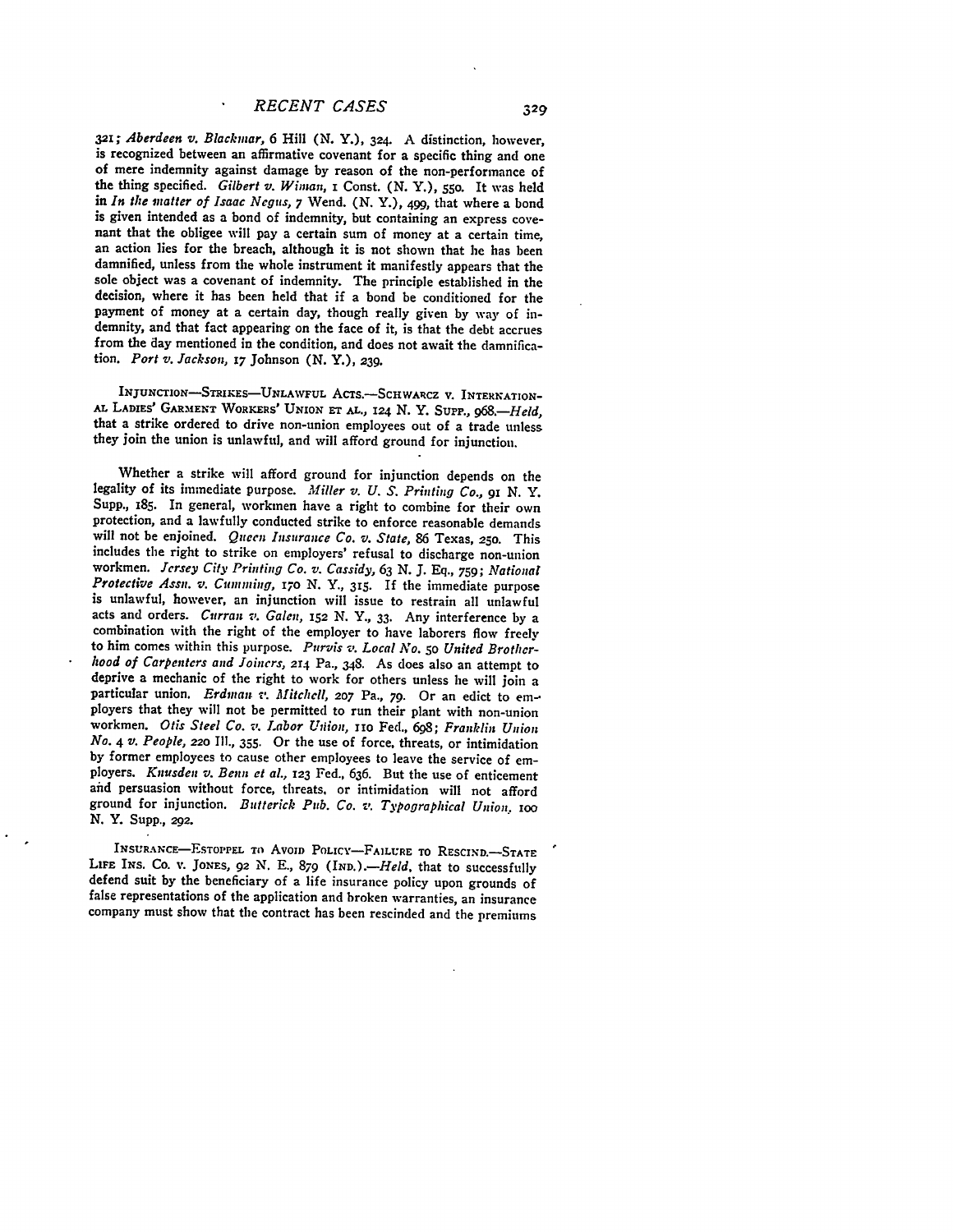tendered back, because such a contract is not void, despite provisions therein that the contract shall be void if warranties are broken or false representations made, but is only voidable at the action of the insurer.

The word "void" as used in clauses in an insurance policy means voidable at the option of the Insurance Co., and the retention of the premiums paid for an insurance policy, with knowledge of a condition broken, is an election to treat such policy as valid and not to insist upon a forfeiture. *Glens Falls Ins. Co. v. Michael,* <sup>167</sup>Ind., **659.** Also in *Hunt v. State Ins. Co.,* 66 Nebr., **121,** it is said, if the insurer with knowledge of the facts by reason whereof it is entitled to insist upon forfeiture, continues to recognize the policy as in force, or does any act inconsistent with insistence upon the forfeiture, the forfeiture is waived, and may not be relied upon thereafter. But a waiver cannot be inferred from silence and the mere omission of the insurer to repudiate and annul the jolicy and ac quaint the insured that it claims the forfeiture, is not, as a matter of law, a waiver of the right to claim it. *Titus v. Glens Falls Ins. Co.,* **8T N.** Y., **41o.** The case of *Amer. Cent.* Ind. *Co. v. Antram,* 86 Miss., 224, says the retention of premiums will not waive an insurance policy procured by false representations as to material matters, made with fraudulent intent; such contracts are absolutely void. But *Queen Ins. Co. v. Young,* **86** Ala., 424, holds that if the company after full knowledge of the breach, enters into negotiations or transactions with the insured, which recognize and treat the 'policy as still in force, or induces the insured to incur trouble or expense, it will be regarded as having waived the right to claim the forfeiture. This is supported by the great weight of authority, that if an insurance company retains the premiums and by its acts treats the policy as valid it waives the right to forfeiture. *Hanover* Ins. *Co. %-.* Bohn, 48 Nebr.. 742; *Sharp v. Scottish Union, etc., %Co.,* **136** Cal., 542.

LICENSES-AS **TO REAL PROPERTY-REvOCABILITY.-BAYNARD** V. **EVERY** EVENING PRINTING Co., 77 ATL., 885 (DEL.). - Held, that at law a license cannot create or transfer any interest in land; and it is revocable, though granted for a valuable consideration, and though money may have been expended on the faith of it.

In general a mere naked license is revocable at the pleasure of the licensor. *Noftager. v. Barkdoll,* 148 Ind., **53I;** *Hetfield v. Central R. Co.,* **<sup>29</sup>**N. **J.** L., 571; *Baldwin v. Taylor, i66* Pa. St., **507.** This rule applies even though the license be given under seal. *Williamston, etc., R. Co. v. Battle,* 66 *N.* **C., 540.** Moreover, according to the weight **of** authority the fact that a valuable consideration is given for a license does not render it irrevocable. *lViseman* **v,.** *Lucksinger, 84* N. *Y., 31;* .Cook *v. Ferbert,* **<sup>145</sup>**Mo., 462; Thoemke z. *Fiedler,* **9i** Wis., 386. Several states, however, hold that the payment of a valuable consideration for a license creates a vested right which cannot be revoked. *Van Ohlen v. Van Ohlen,* **56** Ill., **528;** *Burrow v. Terre Haute & L. R. Co.,* **107** Ind., 432. There is also a conflict of authority as to the revocability of licenses where money hag been expended on property licensed. Some authorities hold that in stch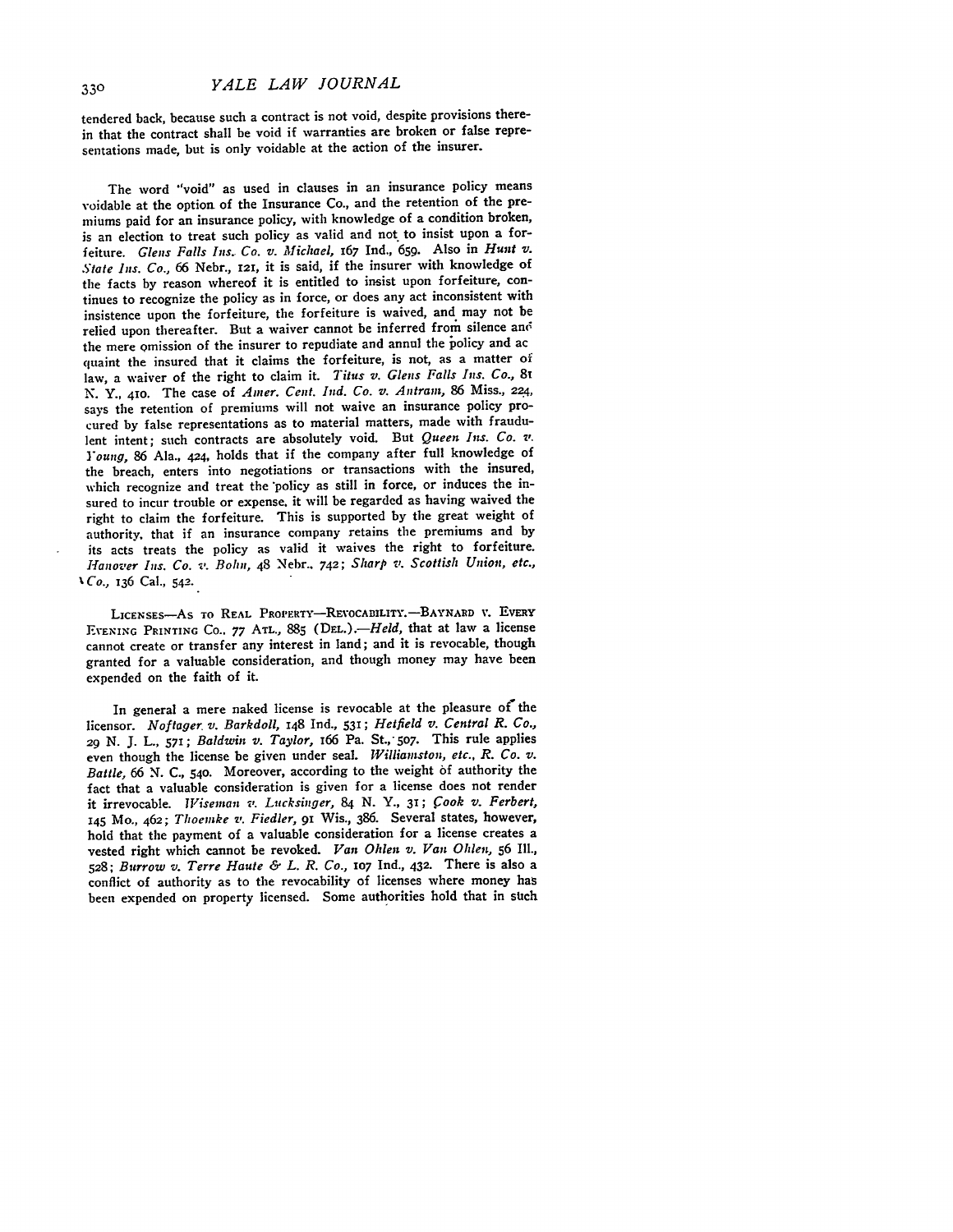a case an estoppel to revoke arises. *Clark -'. Glidden, 60* Vt.. *7o2; Rhodes T.* Otis, *33* Ala.. 578. While on the other hand about an equal number hold that such expenditure of money does not render the license irrevocable. Collins Co. **v.** *.Marcy.* **25** Conn., **239:** *Minneapolis Mill Co. v. Railway. <sup>51</sup>* Minn., **304.** But a license which is coupled with an interest in land is irrevocable. *Funk -,. Haldeman.* **53** Pa. St.. **229;** *Long v. Buchanan. 27* **Md,** *5oz.*

MUNICIPAL CORPORATIONS-CHANGE OF GRADE-COMPENSATION-SET-**TIX** OFF **BEXFITS.-Ix** RE BRADLEY. **125 N.** *Y.* **ScPP..** *142.-Held,* that in a proceeding to appraise damages for the change of grade of a village street. under Village Law (Consol. Laws, c. 64) § **159.** benefits **by** the paving of the newly graded streef cannot be set off against the damages done **by** the regrading.

At common law it is well settled that there is no liability for injuries caused **by** the damage done in changing the grade of a street. *Terre Haute v. Turner,* **36** Ind., **522;** *Lee v. .Minneapolis,* **22** Minn., **13.** But in most states express provisions are made **by** legislative enactment for damages resulting from a change of grade. Cummings *v. Dixon,* **r39** Mich., **-69:** *Comesky v. Village of Suffern. 81* **N.** Y. Supp.. **io49:** Furthermore, it is well settled by common law, if not provided **by** statute, that if a particular property is benefited directly **l,y** a public improvement, the benefits may be set off against damages. *Secttle v. Methodist Protestant Church Bd. of Home Missions.* 138 Fed.. *307; Ft. W!ayne v. Hamilton,* **r32** Ind., **487.** So, if the property is directly benefited as much as damaged, there can **be** no recovery. *Hopkins v. Ottawa. 59* **Ill. App., 288.** However, the rule laid down in the principal case, that benefits which may be conferred by subsequent improvements cannot be set off against immediate damages, is in accord with the authorities. *Brucky v. Lake,* **30 Ii.** App., **23;** *Fuller, -. City of .it. Vernon. 171 N.* **Y., 247.** And in the same manner, future benefits are not to be set off against immediate damages. *Rudderow 7.* Philadelphia. <sup>166</sup> Pa. St., 241. As to the benefits accruing to residence property from its increased value for business purposes. *Dallas v. Kahn,* **9** Tex. Civ. **App.. T9.**

NEGLIGENCE-CONTRIBUTORY NEGLIGENCE-IMPUTATION.-BEAUCAGE V. MERCER, 92 N. E., 774 (MASS.).—Held, that contributory negligence of one party to a joint enterprise, including such an enterprise as use of an automobile, is imputed to the other, if within the scope of the enterprise.

Negligence in the conduct of another will not in general be imputed to the person injured, if he neither authorized such conduct nor participated therein nor had the right or power to control it. *Chicago Union Traction Co. v. Leach,* **117"** Ill. **App.,** i69; *Koplitz v. St. Paul,* **86** Minn., **373;** *Laso v. Lancaster Co.,* **77** Nebr., 466. But if the act of a third person which contributed to the injury was, upon the principles of agency, or co-operation in a joint enterprise, the act of the person injured, recovery may be precluded. *Knightstown v. Musgrove,* z16 **Ind., 121.** In order to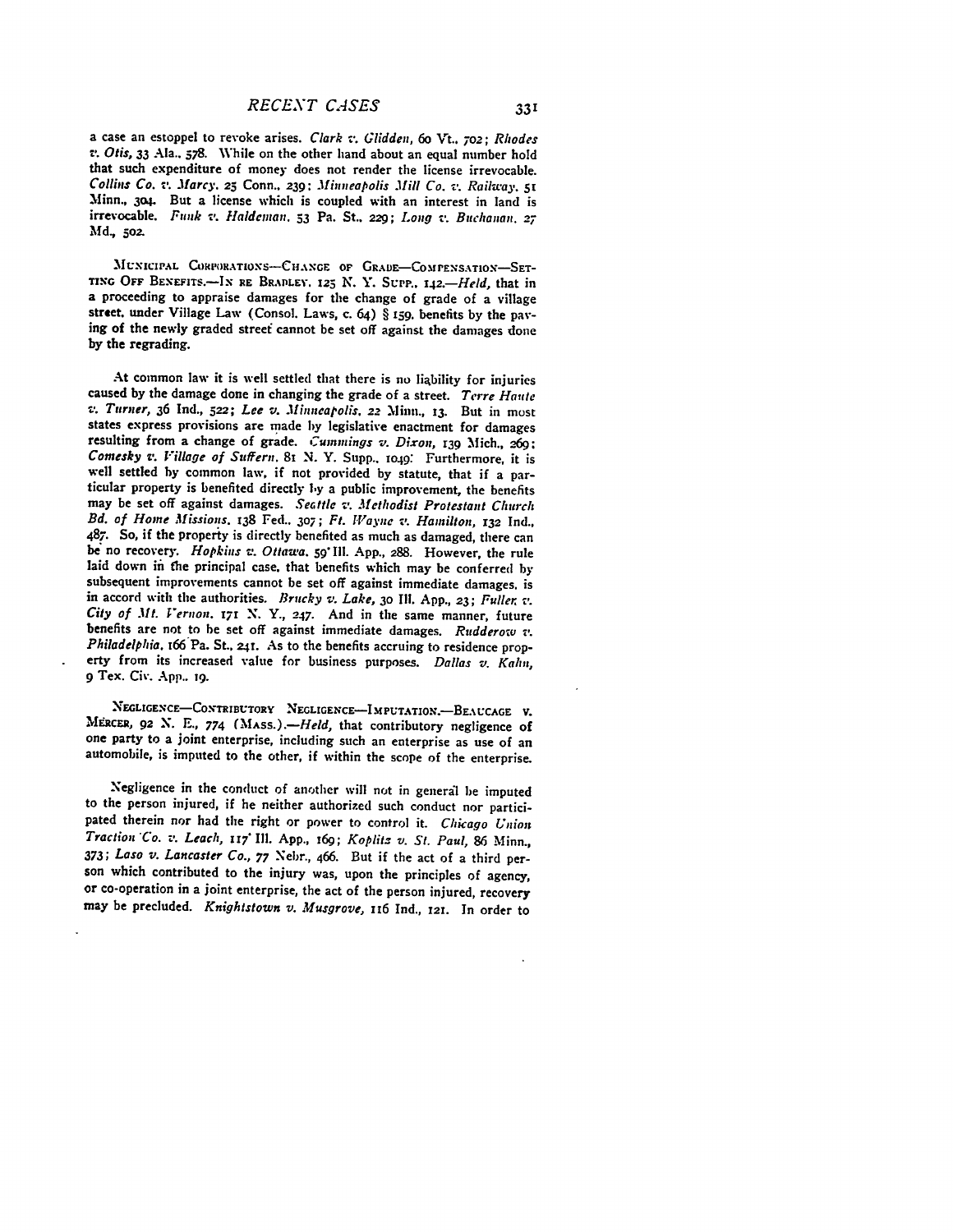constitute a joint enterprise within this rule there should exist a community of interest and an equal right to direct and control the movements and conduct of each other. *Cunningham v. Thief River Falls,* 84 Minn., **21;** *Elyton Land Co. v. Minges, 89* Ala., **521.** As to whether a parent's negligence is 'to be imputed to an infant of tender years the authorities are in conflict. It is sometimes held that the negligence of the parent or guardian is to be imputed to the infant. *Foley v. N. Y. C. & H. R. R. Co., 78* Hun. **(N.** Y.), 248; *Meeks v. So. Pac. R. R. Co.,* **52** Cal., **602.** *Contra, Robinson v. Cone,* 22 Vt., **213;** *G. H. & H. Ry. Co. v. Moore,* **59** Tex., 64. A similar conflict exists in the case of husband and wife, some courts holding that the negligence of a husband is to be imputed to his wife. *Peck* v. *Railroad Co., 50* Conn., **379;** *Yahn v. City of* Ottumwa, 6o Ia., 429. *Contra, Sheffield v. Central Union Telephone Co.,* 36 Fed., 164; *Hoag v. Railroad Co., III* N. Y., *i99.* 'In general the negligence of a carrier whether public or private, will not be imputed to a passenger. *Little v. Hackett,* 116 U. S., 366; *Louisville, etc., Packet Co. v. Mulligan,* **25** Ky. L. Rep., 1287; *Borough of Carlisle v. Brisbane,* 113 Pa. St., 544; *Nesbit v. Town of Garver, 75* Ia., 314.

PARTNERSHIP--DE FACTO CORPORATIONS.-LIABILITY OF STOCKHOLDERS.-**JENNINGS V.** DARK, **92 N. E., 778** *(IND.).-Held,* that the stockholders of an illegal and unauthorized corporation are liable as partners, but stock-' holders of a *de facto* corporation acting in good faith under the belief that they are a corporation are not so liable.

*<sup>A</sup>de facto* corporation has the same capacity as a *de jure* corporation to enter into contracts, and it is sufficient to show a *de facto* existence in order to sustain an action by or against an association as a corporation. *Georgia Southern and F. R. Co. v. Mercantile, etc., Co., 94* Ga., 306; *Buffalo & Allegheny R. Co. v. Cary, 26* **N.** *Y.,* **75.** It is sufficient to show a *de facto* existence in order to defeat an action against stockholders or members of an association as individuals on a note or other contract made by them as a corporation. *Humphrey v. Mooney, 5* Colo., **282;** *Stout v. Tulick,* 48 N. J. Law, **599;** *Cochran v. Arnold,* **58** Pa. St., 399. But the failure of a *de facto* corporation to pay the state the county licenses to do business prior to the purchase of certain goods, does not affect its status as a *de facto* corporation, or render its stockholders liable as partners. *Owensboro Wagon Co. v. Bliss,* **132** Ala., **253.** Where persons attempt to form a corporation, but fail to comply with the law with respect to the formation of corporations, the persons are liable as partners. *Cincinnati Cooperage Co. v. Bates,* **96** Ky., 356; *Simons v. Ingram,* 78 Mo. App., 603; *Hyatt v. Van Ripper,* io5 Mo. App., 664.

REWARDS-POWERS **OF SCHOOL BOARDS-OFFERING** REWARDs.-LucHINI v. **POLICE JURY, 53** Sou., 68 *(LA.).--Held,* that school boards are created for the purpose of furthering the education of the youth of the state, and are not authorized to offer rewards for the detection and punishment of crime, and any act of theirs having that as its object is *ultra vires.*

A school district is a corporation of quasi-municipal character. *Los Angeles High School District v. Same,* 148 Cal., **17.** A corporation being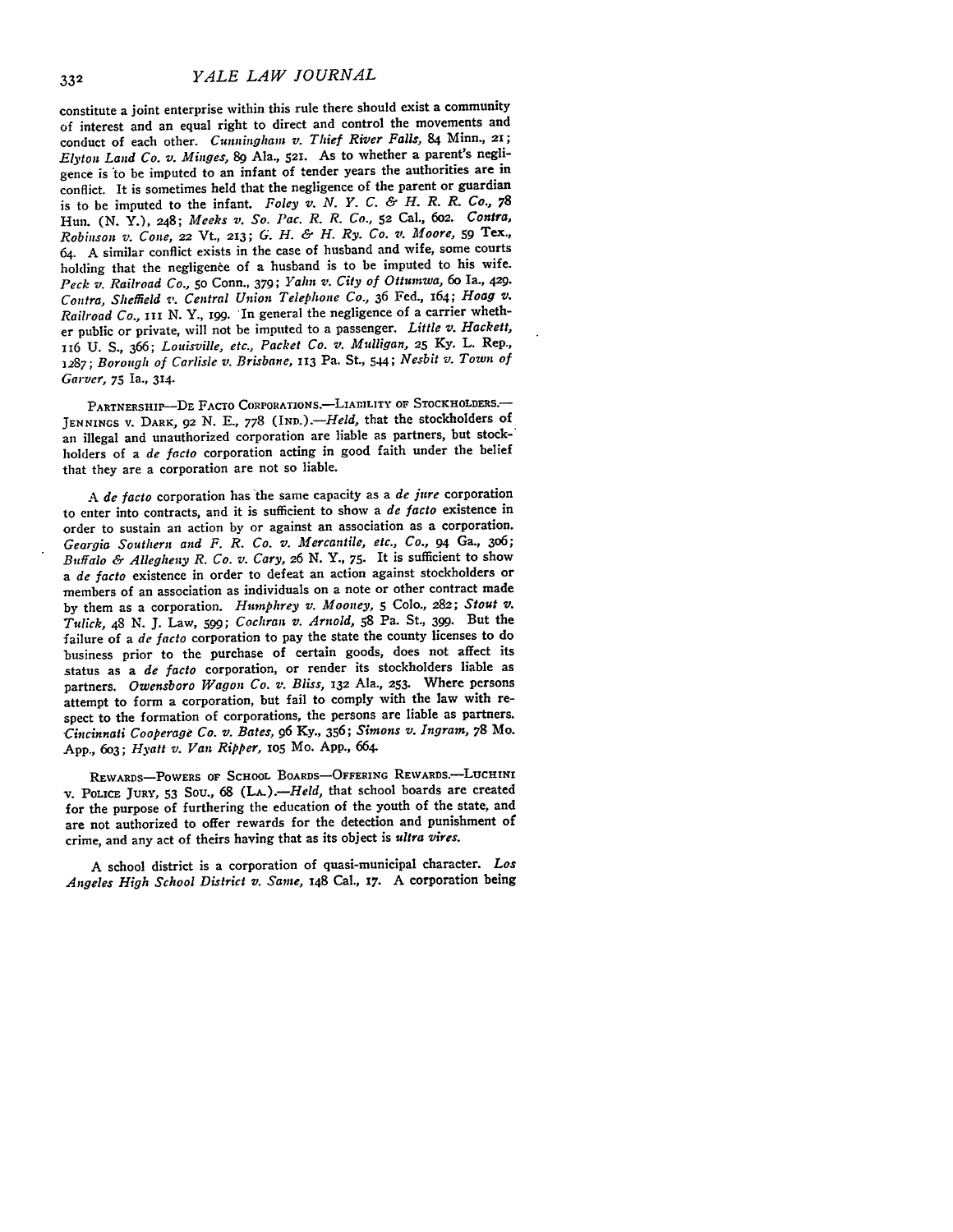## *RECENT CASES*

created for a specific purpose, must look to its charter, which is, as it were, the law of its nature, to ascertain the extent of its capacity. It can<br>make no contracts forbidden by its charter, but can only make those<br>which are necessary to effectuate the purposes of its creation. Mar*shall on Corps.,* Sec. 64; *Blair v. Perpetual Insurance Co.,* io Mo., **559.** A resolution of the county commissioners offering a reward for the finding<br>of a missing man is in excess of their legal power, and does not authorize<br>a contract between the county and a third person. *Scheiber v. Von Arx* those expressly granted, or which are necessarily implied from those grant-<br>ed. Cumberland County District v. Fogelman. 76 Ill., 189.

TELEGRAPHS AND TELEPHONES-NON-DELIVERY OF MESSAGES-LIMITA-TION OF LIABILITY. WESTERN UNION TELEGRAPII COMPANY V. SMITH, 130 S. W., 622 (TEXAS).—Held, that the failure of the sender of a message to have it repeated does not preclude a recovery of damages caused by the negligence of a telegraph company in changing the address of the message and thereby causing its non-delivery, though the message was written on the company's blank, stipulating that the company should not be liable for the non-delivery of any unrepeated message beyond the amount received for s

On this question the authorities are in conflict. Many courts hold that a company **by** a stipulation on its blank may limit its liability for ordinary negligence, unless the sender have the message repeated from the terminal to the sending station. *Primrose v. WesL Union Tel. Co.,* **<sup>154</sup> U. S., x;** *Ellis v. American Tel. Co.,* **13** Allen (Mass.), **226;** *Contra: West. Union Tel. Co. v. Crawford, 110 Ala., 460; Wertz v. West. Union Tel. Co., 8 Utah, 499.* But the rule as to what constitutes negligence differs in several jurisdictions. In Texas the rule is that they are not liable<br>unless the plaintiff show affirmatively the negligence of the company.<br>West. Union Tel. Co. v. Hearne, 77 Texas, 83. Some courts recognize<br>no de their liability for "gross negligence," and the burden is on the company, to show they were not negligent. West. Union Tel. Co. v. Crall, 38 Kan., 679. Other states hold that they can only limit their liability for mistakes occasioned **by** causes over which they had no control. *Gillis v. West. Union Tel. Co.,* **6I** Vt, 461; *West. Union. Tel. Co. v. Tyler,* 74 **Ill., 168.** Some jurisdictions hold, however, that such a stipulation **by** a telegraph company cannot limit its liability or the liability of its servants for non-delivery or for unreasonable delay in delivering. *West. Union Tel. Co. v. Way,* **83** Ala., 542; *West. Union* **Tel.** *Co. v. Broesche,* **72** Texas, 654; *Hibbard v. West. Union Tel. Co.,* **33** Wis., 558.

**TRUSTS-CONSTRUCTiVE TRUSTS-FRAUD.-RUHE** v. **RUHE, 77 ATL., 797** (MD.).-Held, that property obtained through the fraud of a third person is held under a constructive trust for the person defrauded **by** the person receiving it, though the latter be innocent.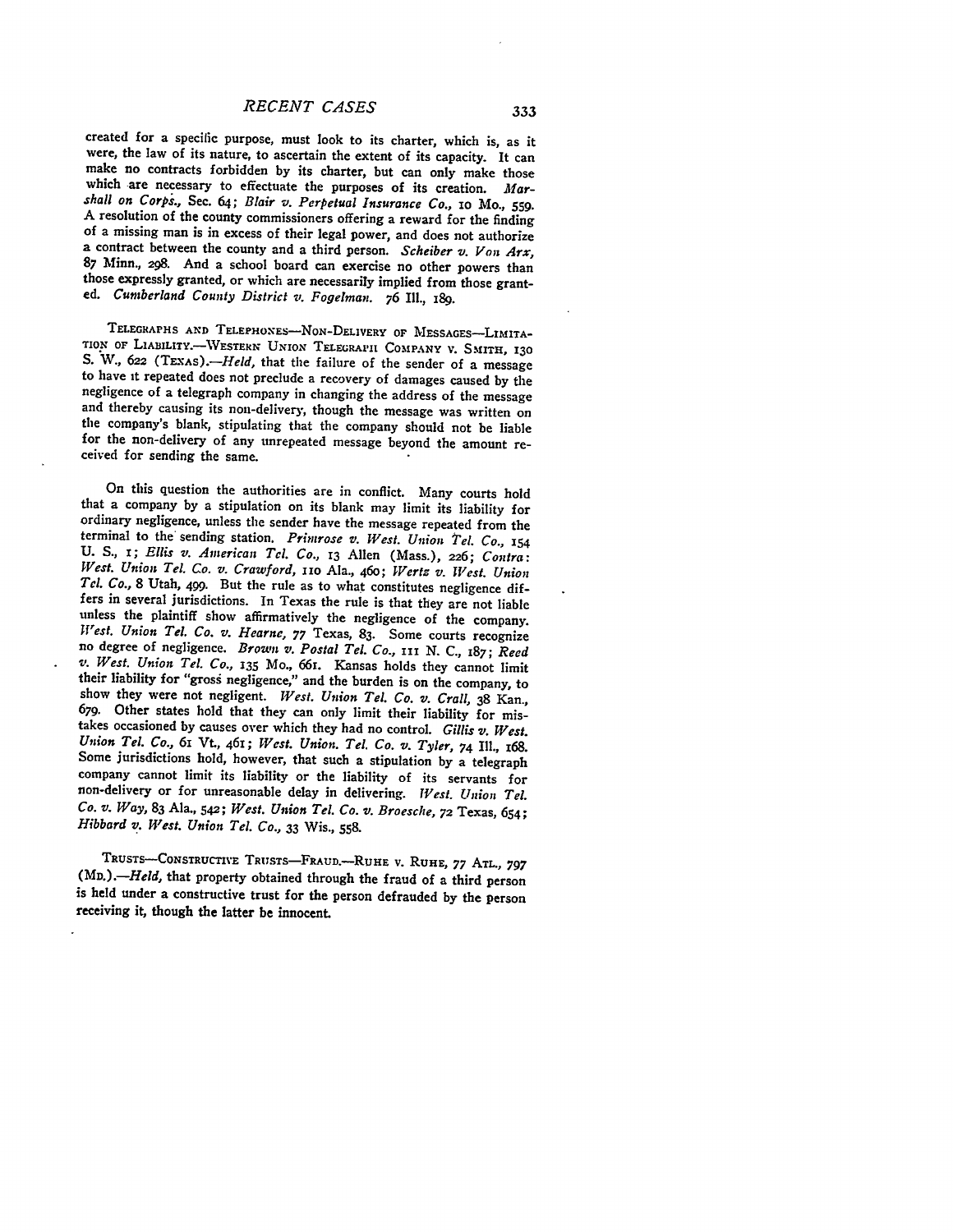Where property is obtained **by** fraud and held **by** the person committing the fraud, the wrong-doer will'be converted into a trustee *ex nmaleficio.* Angle *v.* Chicago, St. *Paul, etc., Ry.,* **II U. S., i;** *Piper v. Hoard, 1o7* **N. Y., 73.** This is true **everl** though the representations be false in fact, though made without any fraudulent intent. *Wingerter v. Wingerter, 71 Cal., 105.* And to constitute such a trust it is not necessary that a confidential relationship exist between the parties. *Christy v. Sill,* **95** Pa. St., 38o; *Nat. Bank v. Johnson,* **51** Nebr., 546. But the American authorities seem to be in conflict with the principal case, for they hold that in general a constructive trust will not be declared because of the fraud of a third person when no fraud can be shown against the grantee of the property. *Beach v. Dyer,* **93** Ill., **295;** *Porneroy's Equity Jurispru*dence, Vol. 2, page 629. The English authorities, on the other hand, are in accord with the principal case. Bridgman *v. Green,* **2** Ves., **627;** *Huguenin v. Basely,* **14** Ves., **289.** But if the person guilty of the fraud was acting as agent of the grantee, the fraud is attributed to the grantee. *Graves v. Spier,* **58** Barb. **(N.** Y.), 349; *Barker v. Barker,* **27** Nebr., **135.** And where money belonging to a principal and given to an agent for a particular purpose, was received from the agent **by** a third party, who had no knowledge of the actual ownership, but for an illegal purpose, the third party was held a trustee *de son tort* for the principal. *Stock and Grain Exchange v. Bcndinger, iog* Fed., 926.

WATERS **AND** WATER **COURSES-PoLLUTION** OF STREAM-RIGHTS **OF** RIPARIAN OWNER'S.-SHOFFNER **V. SUTHERLAND, 68 S. E., 996 (VA.).-** Held, that where an operator of a sawmill threw sawdust into a stream, so that the deposits of sawdust in the stream discolored the water, and in warm weather gave it an offensive odor, causing live-stock to refuse to drink it and making the water unwholesome and less fit for domestic purposes, and where physicians believed that the decaying sawdust deposits affected the purity of the water and generally caused disease along the stream where it was found, such use of the stream was in violation of the rights of a lower riparian owner and he could sue.

**By** the weight of authority every riparian owner is entitled to have the water in a stream which passes through his land in an unpolluted condition,'and the upper riparian owner cannot **by** any unreasonable use of the stream contaminate the water so as to injure the lower riparian owner. *Montana Co. v. Gehring,* **75** Fed., **385;** *McGennes v. Adriatic Mills,* ii6 Mass., *i77; Strobel v. Kerr Salt Co., 164* **N. Y.,** 3o3. The question as to what is a reasonable and what is not a reasonable use of the stream is generally a question of fact for the jury to decide. *Phillips v. Sherinan,* 64 Me., **171;** *Red River Roller Co. v. Wright,* **30** Minn., **249.** Some courts have, however, decided that the mere maintaining of a sawmill on a stream is not an unreasonable use. *Pcople v. Elk River Mill Ech. Co.,* **107** Cal., 221; *Jacobs v. Allard,* **42** Vt., 303. Any riparian owner whose rights have been invaded may sue. *Carhart v. Auburn Gas Co.,* **22** Barb. *(N.* Y.), *297.* One of the reliefs which the riparian owner is entitled to **by** virtue of the injury he has sustained as a result of the pollution is an

334